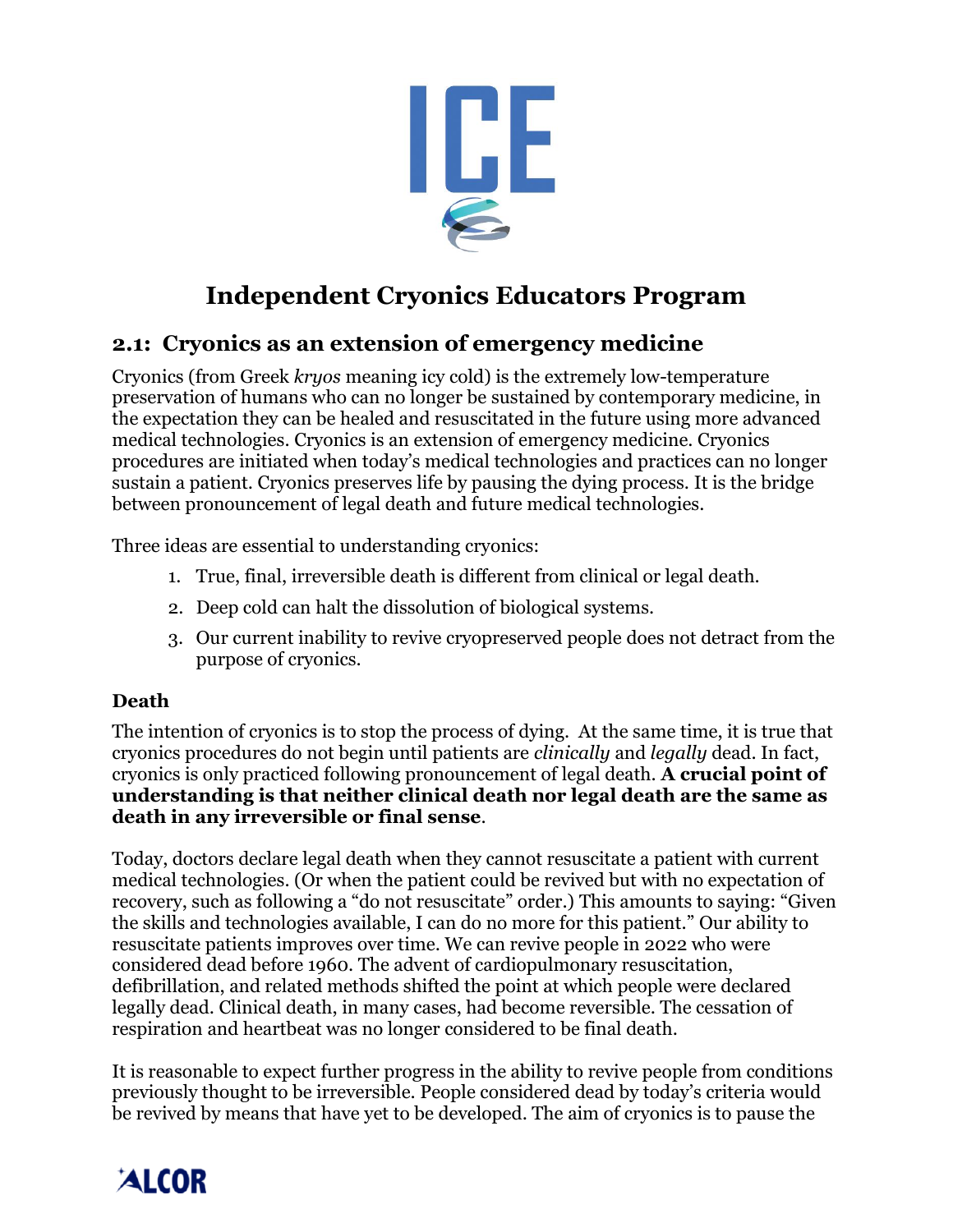cellular dying process to buy time for more advanced technology and medical interventions to be developed in the future. As such, the goal of cryonics is to extend life, not to reverse death.

A person declared legally dead today may still be biologically alive. We've developed medical technologies to donate organs from *legally* dead people to save lives because the donated organs are still *biologically* alive. There are numerous cases of people who have been clinically dead for many minutes, some up to an hour or more, who are revived and survive. This may happen when someone falls into very cold water – which slows down metabolism – or when surgeons have a patient on external metabolic support.

## **Cold**

A fundamental principle of cryonics is that metabolism, and therefore the dying process, slows down as temperature falls. Today, surgeons cool their patients to give them more time to operate or heal. Each reduction of 10°C slows metabolism down by 50%, a principle known as the Q10 rule. Thus, reducing someone's temperature from 37 °C to 7 °C (98.6 °F to 44.6 °F) slows their metabolism by 87.5%.

In cryonics research, patients are maintained at -196 °C (-320.8 °F) and metabolism stops. Decades or even centuries may pass, and a cryopreserved person will be unchanged biologically, even as the rest of the world continues on. Future medical innovations far more advanced than today's CPR or defibrillation, such as gene therapy or molecular nanotechnologies (MNT), may be developed to treat and cure ailments that result in death today.

## **Repair**

No one who has been cryopreserved has yet been repaired and revived. Some critics appear to think that this fact makes the practice of cryonics pointless. They are missing a crucial piece of the puzzle. Our current inability to revive patients tells us very little about the prospects of eventually being able to do so.

While no one has been revived from cryopreservation yet, we currently cryopreserve and successfully rewarm and transplant skin, corneas, heart valves, blood vessels, eggs, sperm, and even embryos. Science is on the verge of reversibly cryopreserving human organs to increase the survival rate of people who need an organ transplant. There has already been some success in reversibly cryopreserving mammalian organs.

Reversing cryopreservation for people is not feasible today, but research into these medical technologies is ongoing and advancements are happening all the time. While medical technology continues to advance, Cryonics stops biological time to allow the application of those advancements to be realized.

We cannot be certain cryonics patients will one day be repaired, revived, and restored to better health. Nor can we accurately predict when it will happen, if it does. However, it does seem to be a reasonable bet. Cryonics is not in conflict with the laws of physics or biology. Advancing science and innovation to a point where cryonics becomes a universal lifesaving medical practice requires further research and technological progress. Claiming that we have a reasonable chance of reviving cryopreserved people in

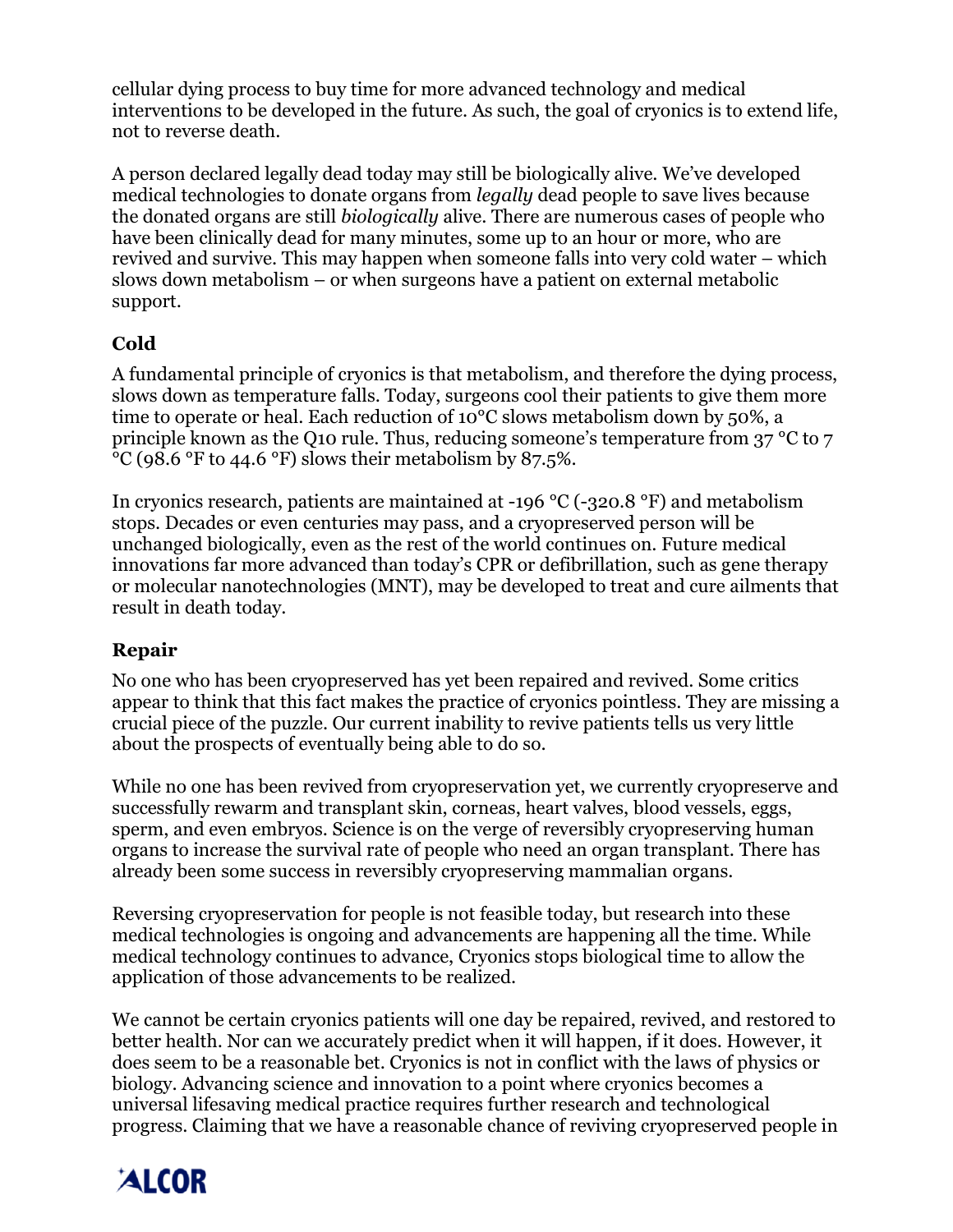the future is rather like, in 1920, claiming that we would one day land someone on the moon. In 1920, we knew that achieving a moon landing violated no physical laws, but we had no idea how to build sufficiently powerful rockets, guidance systems, or life support systems.

### **The three primary phases of cryopreservation**

**The first phase** is "standby, stabilization, and transport" (SST). Under ideal circumstances, the cryonics research team is bedside and starts procedures quickly after legal death is pronounced. These procedures include cooling the legally deceased, but biologically viable, patient while using a mechanical CPR device and ventilating to restart circulation and respiration as a series of medications to protect the cells from injury are administered. Then, the patient is quickly transported to a cryonics facility by vehicle or plane (Alcor's facility is in Scottsdale, Arizona).

During **the second phase**, a surgeon accesses the patient's vascular system and connects it to a computer-controlled pump and chiller. Blood and intracellular fluids are removed and replaced with cryoprotectant that allows the temperature to be reduced with less ice formation. Although the cryonics process is colloquially referred to as "freezing", today cryonics aims to *vitrify* the body, or bring it to a glass state. Vitrification avoids the damage caused by ice crystals and preserves cellular structure.

**The third and final phase** involves cooling the patient to -320 °F, stopping metabolism, and storing the patient in liquid nitrogen in a cryogenic dewar, an industrial size vacuum-insulated steel container, functionally like a very large and expensive Thermos flask. Temperature is maintained without electricity by periodically adding additional liquid nitrogen to the dewar. The first cryonics patient, James Bedford, has been maintained since 1967 and he continues to be entrusted to the care of Alcor today.

#### **Next: 2.2: The justification of cryonics**

# **ICE Program**

Part I: ICE: Why it is important Part 2: Introduction to cryonics

- Part 3: Procedural aspects
- Part 4: Technical aspects
- Part 5: Science
- Part 6: Financial
- Part 7: Legal aspects
- Part 8: Membership